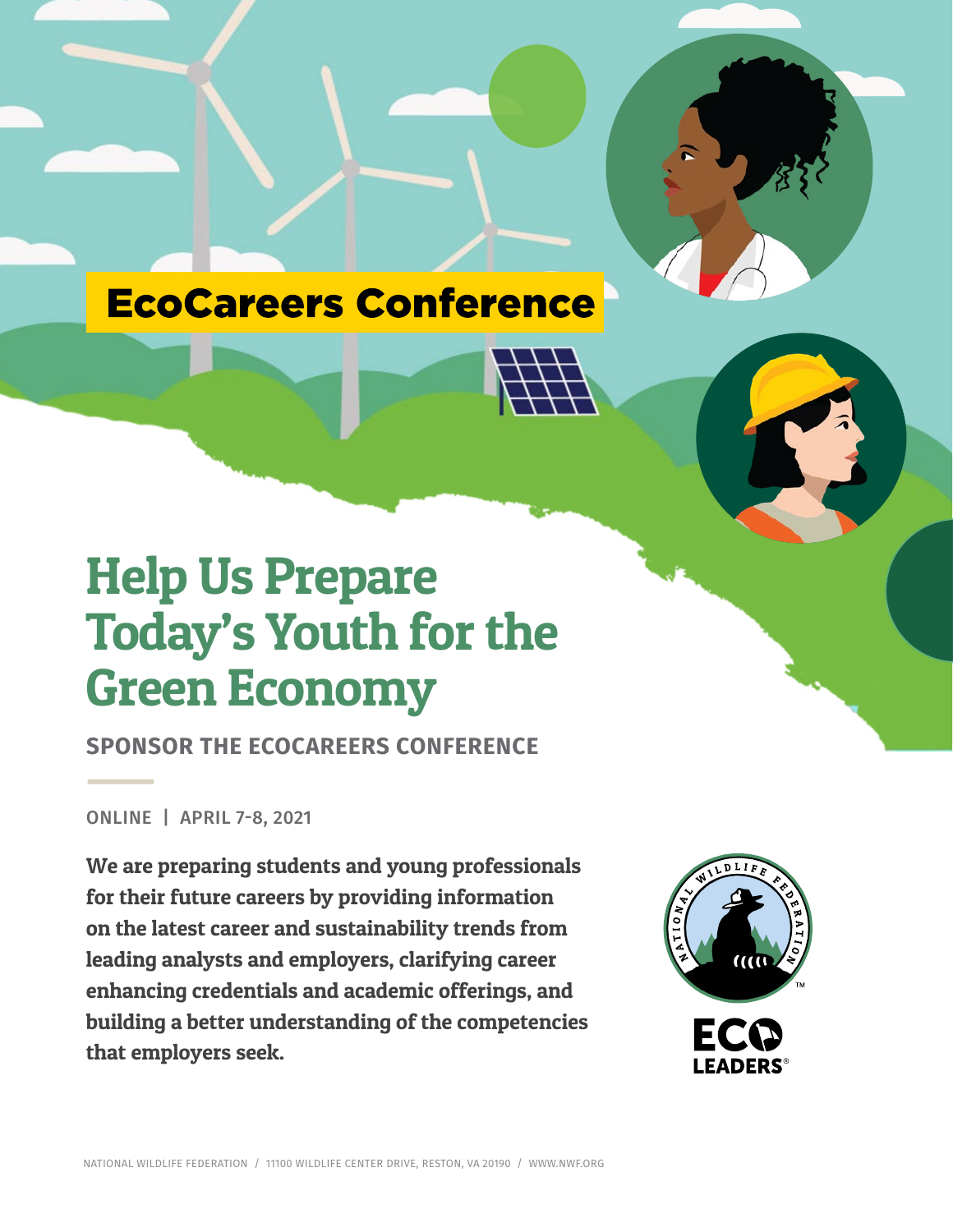## **THE ANNUAL NWF ECOCAREERS CONFERENCE**

Bringing together thousands of students and young professionals from diverse backgrounds, races and cultures from across the country and globe. Featured keynote speakers and panelists include representatives from environmental and community organizations, federal and state agencies, city and local governments, leading colleges and universities, and businesses from all parts of the private sector.

While other conferences are learning how to create a virtual conference during the coronavirus, the EcoCareers Conference has been held virtually for the last five years for sustainability and accessibility reasons.

OREGON STATE UNIVERSITY

EL PASO COMMUNITY COLLEGE

#### **ALL JOBS CAN AND SHOULD BE "GREEN JOBS"**

The best jobs for the 21st century will be in the green economy, and the NWF EcoLeaders program is positioned to prepare the future sustainability workforce in collaboration with high schools, colleges, and universities across the U.S. More and more, companies are incorporating sustainability in their business operations, and governments at all levels are preparing to mitigate and/or adapt to climate change. To prepare students for these rapidly shifting workforce impacts, colleges will need to ramp up sustainability education and career preparation across all disciplines. Students and faculty need to understand job demands and trends, professional credentials, and how to enhance students' career preparedness and autonomy.

> Together we can make a difference for young leaders across the country striving for our shared vision of a healthier planet and equitable economy.

> > APPALACHIAN STATE UNIVERSITY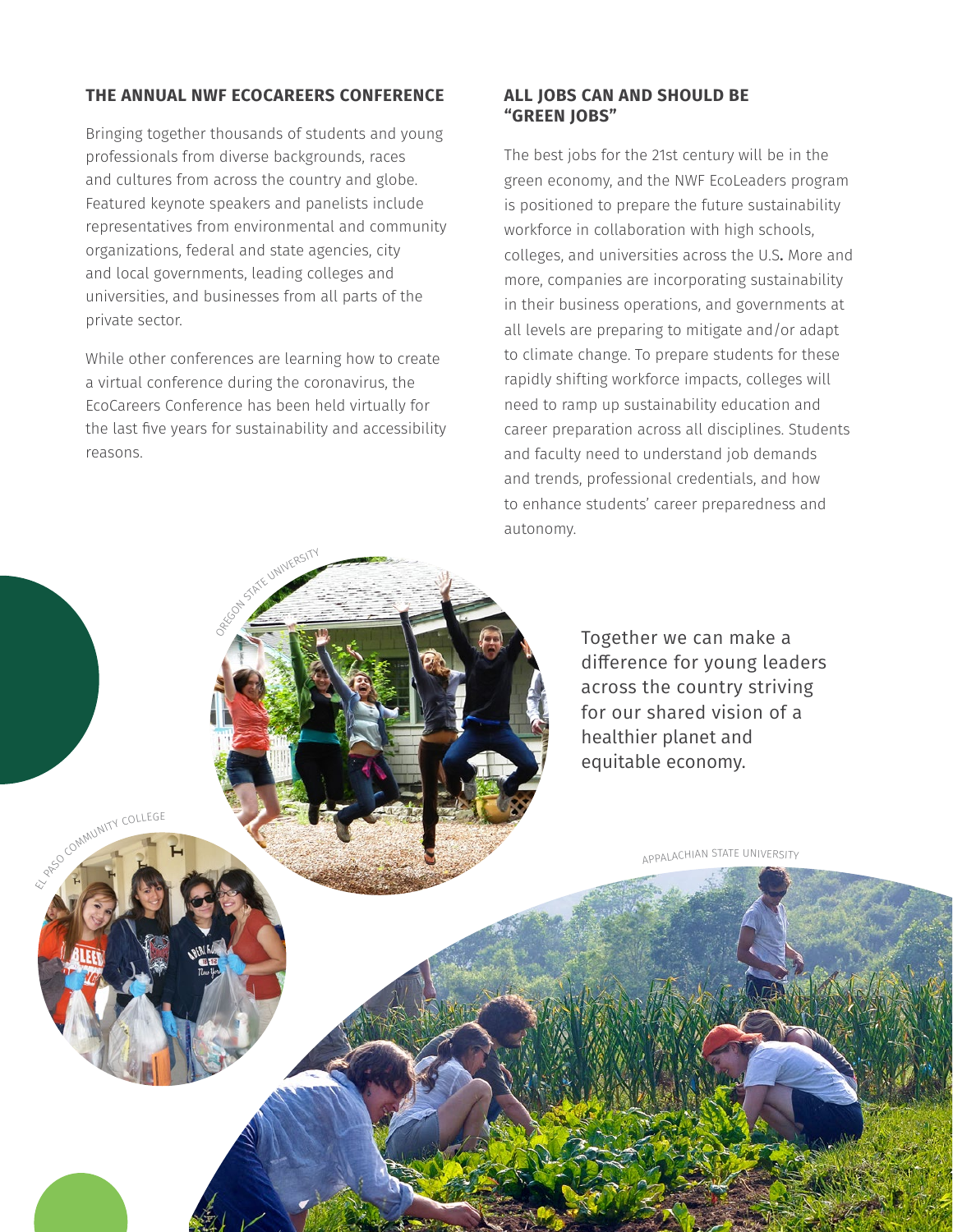### **ECOCAREERS 2021 PLAN**

The 5th annual EcoCareers Conference will be held on April 7-8, 2021, and we expect to expand our reach from 2020's impact in both quantitative and qualitative goals. New themes and features that we are including in the 2021 event include:

- Separate tracks for high school and college students
- ∞ Panels focused on sectors most resilient to the pandemic and recession, such as Health and Wellness and Green Technology
- ∞ Exhibition hall highlighting conference sponsors and allowing 1-on-1 interactions with participants
- ∞ Additional networking sessions and resources
- On Demand content to allow more voices to be represented throughout the event and beyond

### **ECOCAREERS 202O SUMMARY**

The 4th annual EcoCareers Conference was hosted on April 1-2, 2020 and helped bring green career information to more than 1,100 registrants – high school and college students, faculty, and professionals from hundreds of educational institutions and school districts. The conference featured keynote addresses by Mustafa Santiago Ali and Jennifer Allen Aroz on efforts by NWF and the League of Conservation Voters to advance environmental justice and inclusion in the green workforce, as well as expert panels on careers in the following economic sectors:

- ∞ Food Justice
- ∞ Arts and Creative Industries
- ∞ Circular Economy
- ∞ Climate Change Mitigation and Adaptation
- ∞ Green Finance and Sustainable Investing

# **WHAT PARTICIPANTS HAVE TO SAY:**

*This is by far the greenest conference* I've<br>ever participated in ever participated in.

Rue Mapp Founder and CEO of Outdoor Afro, 2018 Conference Keynote Speaker

**"** There was *great diversity in the types of careers covered*, and the presenters and their backgrounds. A lot of non-traditional eco-careers were highlighted, which was great to see.

2020 Conference Attendee

" *Really great insight about the soft skills*  and was inspirational as someone who is currently struggling to find an entry into the sustainability job field.

2020 Conference Attendee

" … in these uncertain times, *it gave me a lot of hope and insight for the future*… I learned so much about how to navigate the sustainability career world. As well as made new friends and connections!"

#### Carley Belanger

University of Miami Student and 2020 Conference Attendee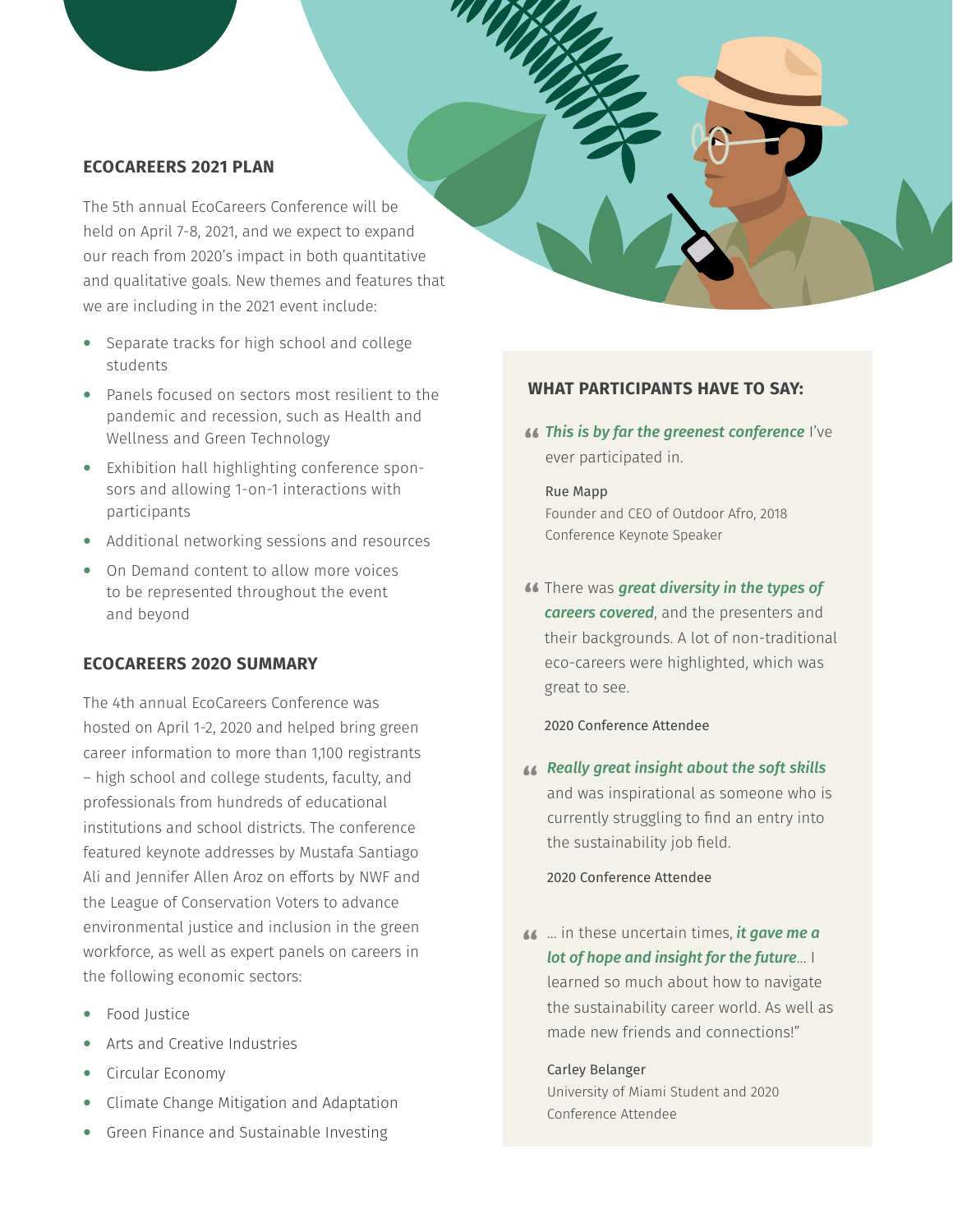# Sponsorship Opportunities

**INVESTING IN YOUTH AS LEADERS IS AN INVESTMENT IN OUR MISSION.** There is a strong, positive correlation between the success of an organization and its engagement with young people throughout their growth and development. We can't do it alone though. We need partners from across the economy and community to bring momentum to this movement.

Partner with the National Wildlife Federation and add your voice to help us develop a diverse, inclusive, national community of young leaders planning careers in conservation and beyond through the EcoCareers program. Sponsoring the 2021 EcoCareers Conference will underscore your commitment to our collective work to support the growth and success of strong leaders of all races and ethnicities in the conservation movement.

Sponsoring companies and organizations have a tremendous opportunity to gain exposure as leaders in elevating and emboldening young leaders. Sponsorship benefits may include:

- Speaking opportunities
- Complimentary registration to the conference
- Prominent recognition throughout the website and through social media
- Recognition as a program sponsor across the Conference and through external messaging

We know you feel strongly about supporting the green economy and building young leaders. Please add your company or organization to the growing list of sponsors for the 2021 EcoCareers Conference.